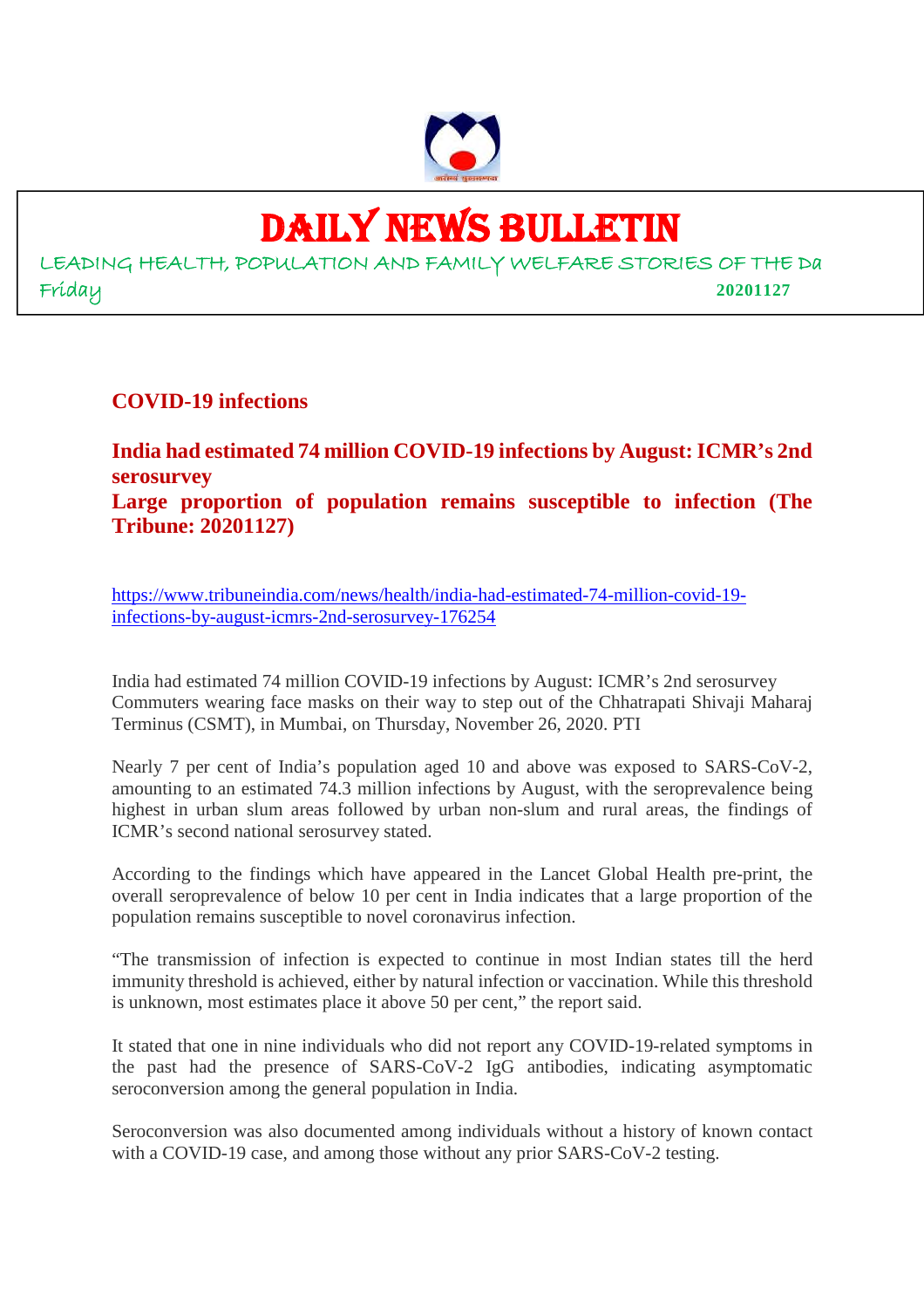"Our data supports the expansion of testing strategies to include individuals without having known exposure or symptoms. We found only 3 per cent of seropositive individuals reported COVID-19 symptoms highlighting the limitations of symptom directed testing and the importance of universal prevention methods," the report stated.

"Nearly one in 15 individuals aged 10 years and above had SARS-CoV-2 infection by August 2020. The adult seroprevalence increased ten times between May and August 2020. Lower infection to case ratio in August compared to May reflects a substantial increase in testing across the country," the findings stated.

Also, 26–32 infections were reported per case diagnosed in August 2020 as against 82-131 in May 2020, when the first round of serosurvey was conducted, underlining the consequence of the growth of testing outpacing the growth of infections.

The seroprevalence was higher in slum areas of Mumbai (57·8 per cent) compared to non-slum areas (17·4 per cent).

While population density coupled with high mobility, and challenges in safe distancing and hand hygiene are the main drivers of spread of infection in urban areas, especially urban slums, the findings of the serosurvey also indicate substantial transmission among the rural population now, in contrast to the first round, the report stated.

"Transmission will increase further in these rural areas in the coming months, underscoring the need for implementing nonpharmaceutical interventions as well as strengthening healthcare facilities for the effective management of cases," it said.

Of the 29,082 individuals tested for the presence of IgG antibodies against SARS-CoV-2, 3,135 tested positive, with an unweighted seroprevalence of 10·8 per cent.

Of the 29,082 people (aged 10 and above) surveyed from August 17 to September 22, 6.6 per cent showed evidence of past exposure to COVID-19 while the seroprevalence among adults was 7·1 per cent.

The seroprevalence was similar across age groups, sex, and occupation, the report said The IgG positivity across districts ranged between 0·5 per cent (Palakkad in Kerala, Kullu in Himachal Pradesh), and 42·5 per cent (Ganjam in Odisha).

The study indicate that the seroprevalence among adults has increased by about ten-fold, from 0·73 per cent in May 2020 to 7·1 per cent during August 2020.

All 70 districts showed a rise in IgG seropsitivity between the two surveys, although the change is highly variable. While the study is not powered to provide reliable district-level estimates, some of the variations observed matches known context. For example, the largest increase was recorded from Ganjam district which is also reporting the highest number of COVID-19 cases in Odisha state subsequent to migration of inter- and intra-state informal workers, and challenges in facility-based quarantine.

Inter-state migration of informal workers is also thought to explain the substantial rise in seroprevalence in all six districts in Bihar, and Kamrup Metropolitan district in Assam.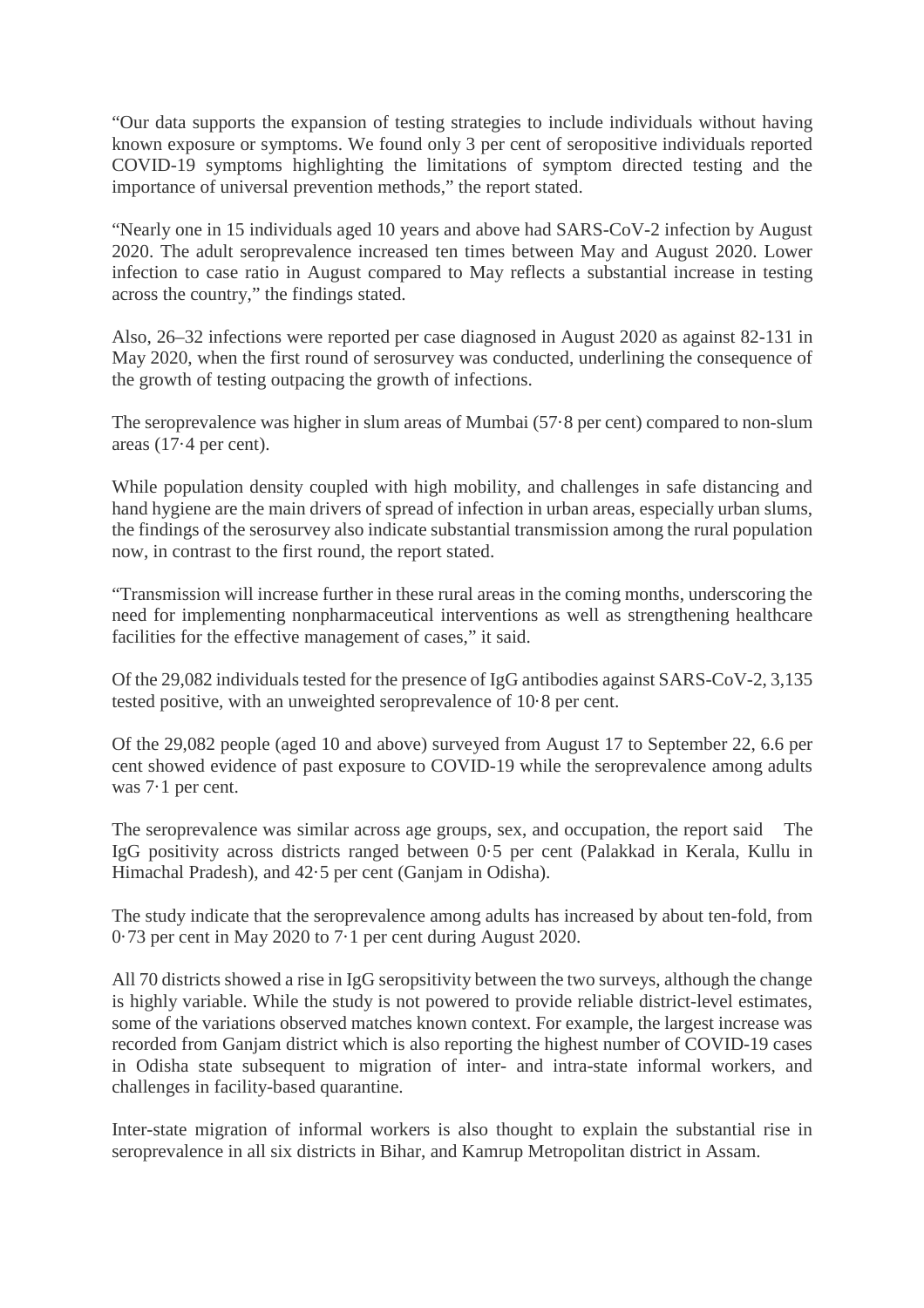The first nationwide serosurvey in India was conducted in May, when the entire country was under stringent lockdown, with the exception of conditional relaxation in areas deemed to be minimally affected, and indicated a low prevalence of 0·73 per cent among the general adult population.

The second household serosurvey was conducted among individuals aged 10 years and above in the same 700 villages and wards from 70 districts selected during the first serosurvey. — PTI

#### **Most lungs recover well after COVID-19, says study**

#### **Most lungs recover well after COVID-19, says study According to the study, the most common complaints after three months are fatigue, shortness of breath and chest pains. (The Tribune: 20201127)**

https://www.tribuneindia.com/news/health/most-lungs-recover-well-after-covid-19-saysstudy-176154

Most lungs recover well after COVID-19, says study

According to the study, the most common complaints after three months are fatigue, shortness of breath and chest pains. Reuters photo.

Lung tissue of patients who suffer severely from COVID-19 shows good recovery in most cases, according to a study.

The researchers at the Radbound University in the Netherlands found that the group which was referred by a GP did not recover as well as patients who were admitted to the hospital's Intensive Care Unit (ICU).

The study, published in the journal Clinical Infectious Diseases, included 124 patients who had recovered from acute COVID-19 infections.

The patients were examined by CT scan and a lung functional test. After three months, the researchers took stock, which revealed that the patients' lung tissue is recovering well.

Residual damage in the lung tissue was generally limited, and was most often seen in patients who were treated in the ICU, they said.

According to the study, the most common complaints after three months are fatigue, shortness of breath and chest pains.

"The patterns we see in these patients show similarities with recovery after acute pneumonia or acute respiratory distress syndrome (ARDS), in which fluid accumulates in the lungs," pulmonologist Bram van den Borst said.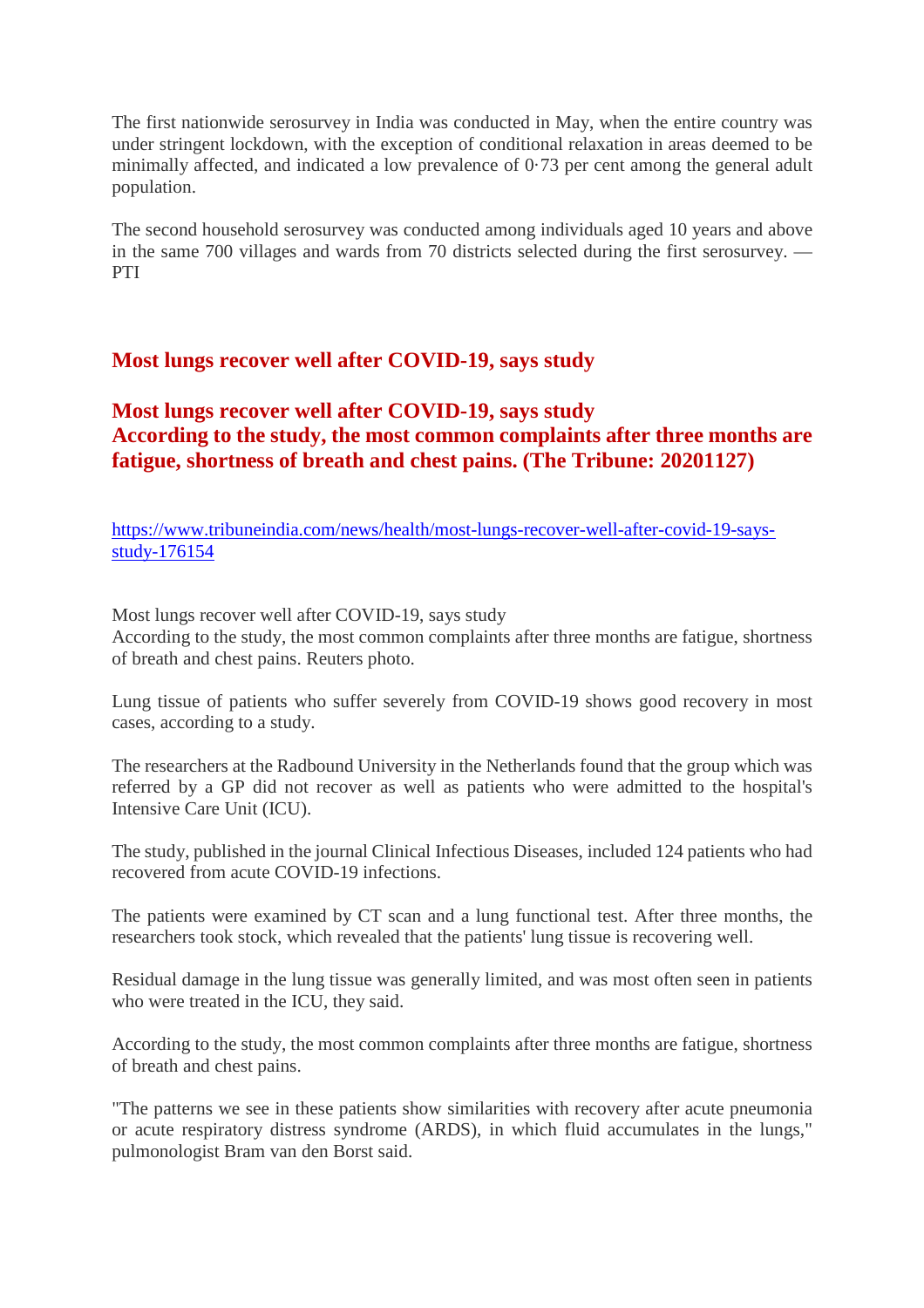"Recovery from these conditions also generally takes a long time. It is encouraging to see that lungs after COVID-19 infections exhibit this level of recovery," van den Borst said in a statement.

In the study, the patients were divided into three categories: a group who were admitted to the ICU, patients who were admitted to a nursing ward in the hospital, and those who could stay home but experienced persisting symptoms that eventually warranted a referral from their GP.

The study assessed how patients fared after three months, and revealed that the patients who were referred to the aftercare clinic by their GP showed the worst recovery in the following period, the researchers said.

This latter group of patients was referred because of their persisting symptoms, they said.

"However, it does seem that there is a clear subgroup of patients who initially experienced mild COVID-19 symptoms and later kept experiencing persistent long-term complaints and limitations," van den Borst explained.

"What is striking is that we barely found any anomalies in the lungs of these patients. Considering the variety and seriousness of the complaints and the plausible size of this subgroup, there is an urgent need for further research into explanations and treatment options," he said. PTI

#### **HIV/ AIDS**

#### **A child or young person newly infected with HIV every 100 seconds last year: UNICEF**

#### **The report added that 150,000 children aged 0-9 years were newly infected with HIV (The Tribune: 20201127)**

https://www.tribuneindia.com/news/health/a-child-or-young-person-newly-infected-with-hivevery-100-seconds-last-year-unicef-175760

A child or young person newly infected with HIV every 100 seconds last year: UNICEF Photo for representation.

A child or young person under the age of 20 was newly infected with HIV approximately every minute and 40 seconds last year, bringing the total number of children living with HIV globally to 2.8 million, the UNICEF said.

The UNICEF report "Reimagining a resilient HIV response for children, adolescents and pregnant women living with HIV", said that nearly 320,000 children and adolescents were newly infected with Human Immunodeficiency Virus (HIV) and 110,000 children died of Acquired Immune Deficiency Syndrome (AIDS) last year. Of these children, 79,000 were aged 0-9 years and 34,000 aged 10-19.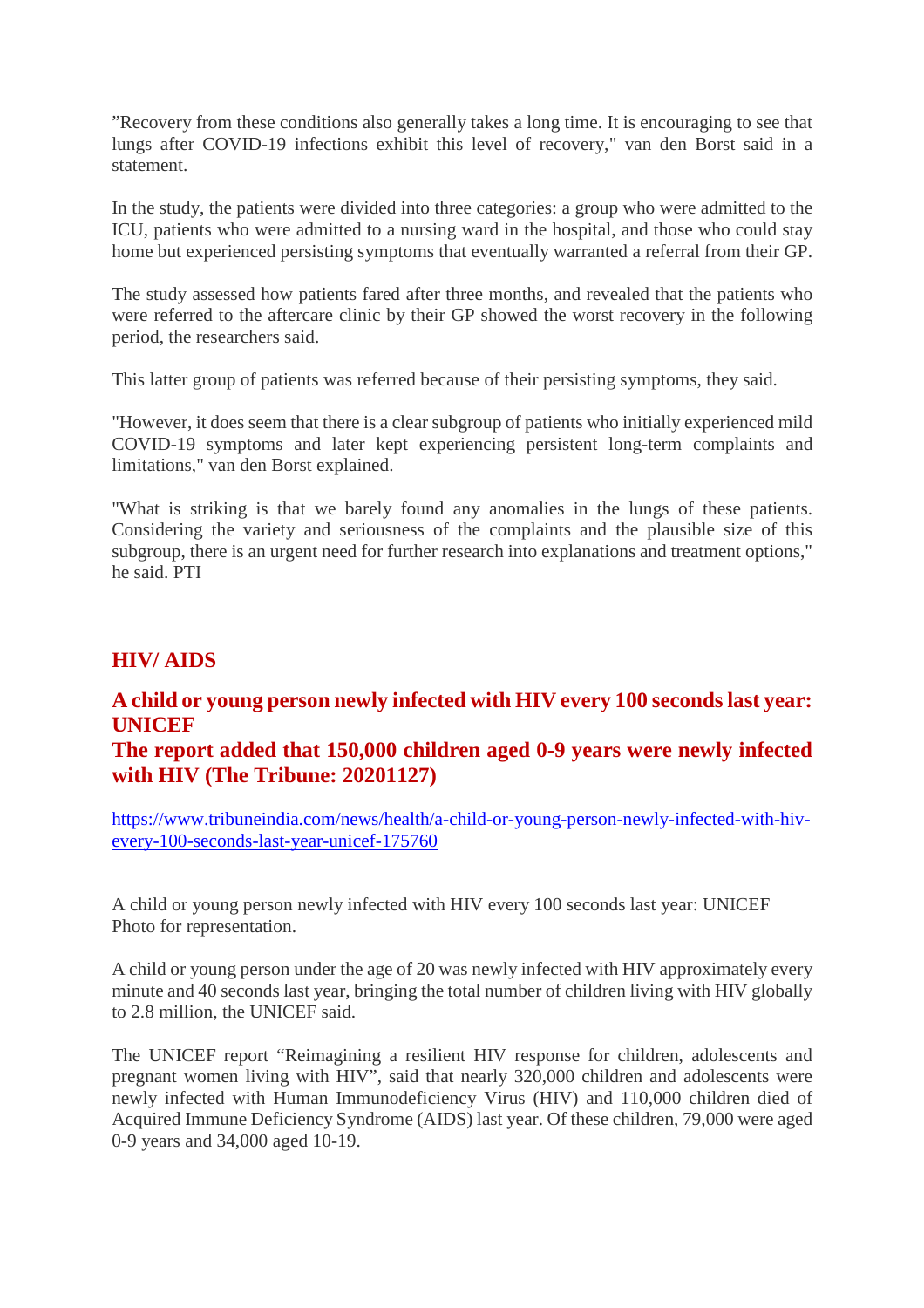Warning that children are being left behind in the fight against HIV, it said that prevention efforts and treatment for children remain some of the lowest amongst key affected populations.

In 2019, a little more than half of children worldwide had access to life-saving treatment, significantly lagging behind coverage for both mothers (85 per cent) and all adults living with HIV (62 per cent).

Despite some progress in the decades-long fight against HIV and AIDS, deep regional disparities persist among all populations, especially for children, the report says.

Paediatric coverage of antiretroviral treatment is highest in the Middle East and North Africa, at 81 per cent, followed by South Asia (76 per cent), Eastern and Southern Africa (58 per cent), East Asia and the Pacific (50 per cent), Latin America and the Caribbean (46 per cent) and West and Central Africa (32 per cent).

"Even as the world struggles in the midst of an ongoing global pandemic, hundreds of thousands of children continue to suffer the ravages of the HIV epidemic," UNICEF Executive Director Henrietta Fore said.

"There is still no HIV vaccine. Children are still getting infected at alarming rates, and they are still dying from AIDS. This was even before COVID-19 interrupted vital HIV treatment and prevention services putting countless more lives at risk," Fore said.

The report added that 150,000 children aged 0-9 years were newly infected with HIV, bringing the total number of children in this age group living with HIV to 1.1 million.

About 170,000 adolescents aged 10-19 were newly infected with HIV, bringing the total number of adolescents living with HIV to 1.7 million. The report added that 130,000 adolescent girls were newly infected with HIV in 2019, compared with 44,000 adolescent boys.

The number of pregnant women living with HIV was 1.3 million; an estimated 82,000 children under the age of five were infected during pregnancy or birth and 68,000 were infected during breast feeding.

The report calls on all governments to protect, sustain and accelerate progress in fighting childhood HIV by maintaining essential health services and strengthening health systems.

The COVID-19 crisis has further exacerbated inequities in access to life-saving HIV services for children, adolescents and pregnant mothers everywhere.

In a recent UNICEF survey of 29 HIV priority countries, one third responded that service coverage for children, adolescents and women living with and vulnerable to HIV is lower by 10 per cent or more compared with pre-pandemic numbers.

UNAIDS' HIV service disruption data, cited in the report, further illustrate the impact of necessary control measures, supply chain disruptions, lack of personal protective equipment, and the redeployment of healthcare workers on HIV services.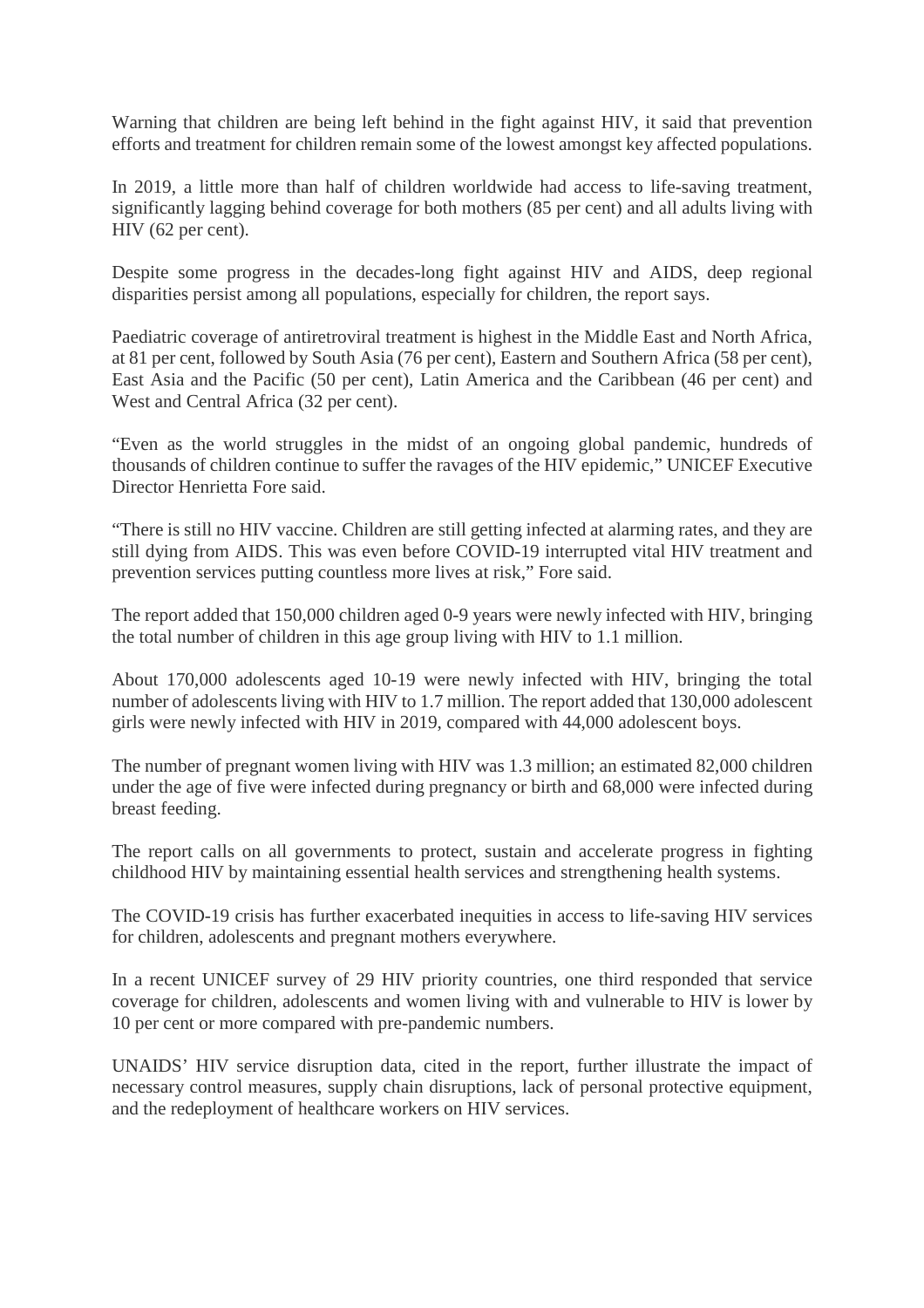The report said in the months of April and May, coinciding with partial and full lockdowns, paediatric HIV treatment and viral load testing in children in some countries declined between 50 to 70 per cent, and new treatment initiation fell by 25 to 50 per cent.

Similarly, health facility deliveries and maternal treatment were also reported to have reduced by 20 to 60 per cent, maternal HIV testing and ART initiation declined by 25 to 50 per cent, and infant testing services declined by approximately 10 per cent.

Though the easing of control measures and the strategic targeting of children and pregnant mothers have successfully led to a rebound of services in recent months, challenges remain, and the world is still far from achieving the global 2020 paediatric HIV targets. PTI

#### **AstraZeneca**

#### **AstraZeneca likely to run fresh trial after concerns (Hindustan Times: 20201127)**

https://epaper.hindustantimes.com/Home/ArticleView

AstraZeneca said on Thursday it was likely to conduct an additional global trial to assess the efficacy of the Covid-19 vaccine it was developing along with University of Oxford after some studies raised questions over its level of protection and a lack of transparency around the latestage clinical trials.

The new trial would be run instead of adding an arm to an ongoing US trial and would evaluate a lower dosage that performed better than a full amount in AstraZeneca's studies, according to a Bloomberg report.

"Now that we've found what looks like a better efficacy we have to validate this, so we need to do an additional study," the pharma group's CEO Pascal Soriot said in his first interview since the data was released. It will probably be another "international study, but this one could be faster because we know the efficacy is high so we need a smaller number of patients".

Experts are increasingly concerned about data that showed the vaccine candidate was up to 90% effective, citing a lack of transparency around the late-stage clinical trials that could make or break the chances for billions of people to get early access to a cheap inoculation. The questions surround the use of the half-strength initial dose, which the developers said had higher efficacy but also revealed as having been administered as a mistake, and the possible lack of uniformity in the way the trial was split in two countries: the UK and Brazil.

Oxford and AstraZeneca announced that their trial findings were based on 131 infections among 20,260 people split across trial sites in the UK and Brazil. P8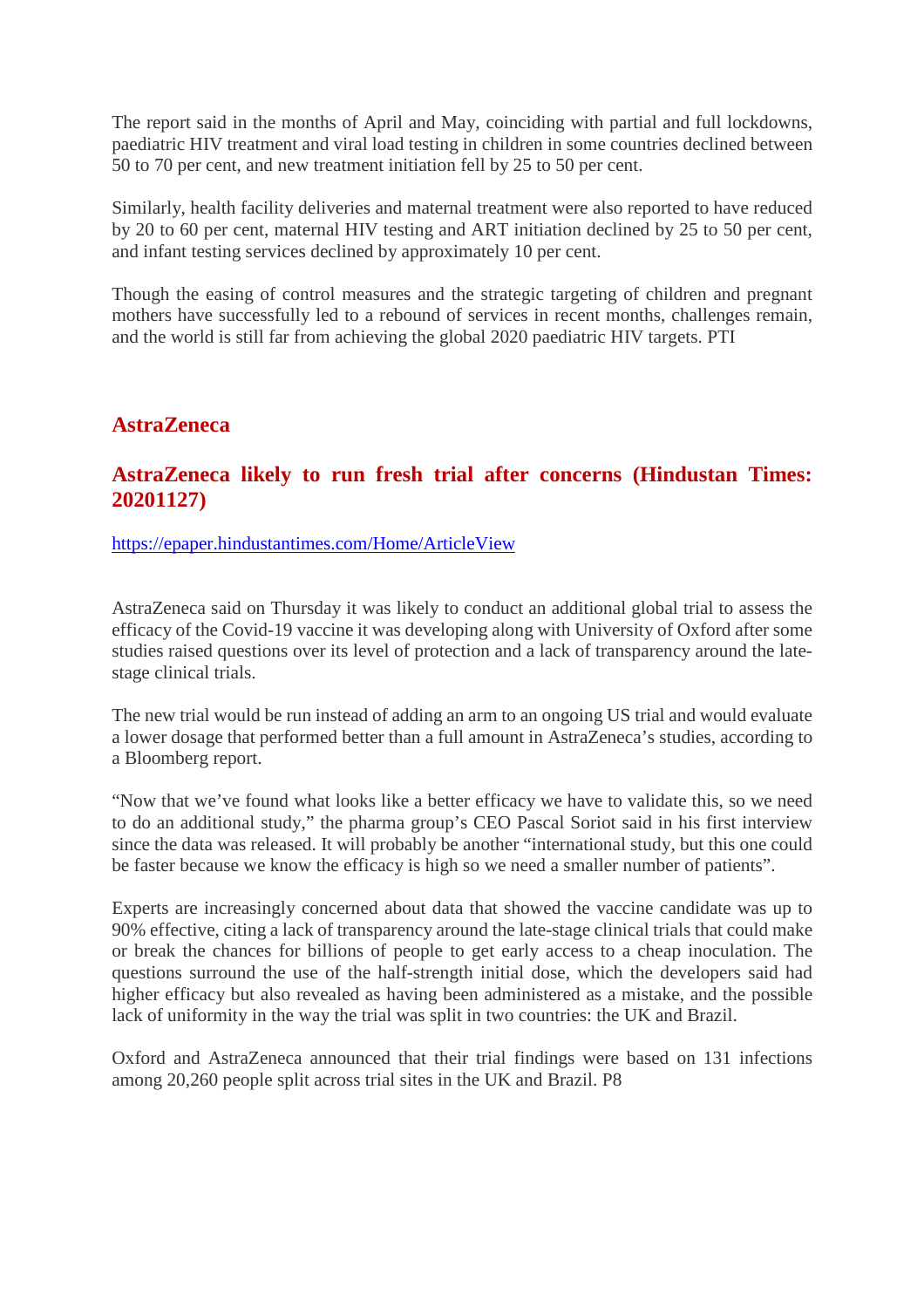#### **Covid-19: What you need to know today (Hindustan Times: 20201127)**

https://epaper.hindustantimes.com/Home/ArticleView

The Oxford/AstraZeneca vaccine may well be effective – as the developers claimed earlier this week – but enough questions have been asked about the trials and the reporting for drug regulators around the world to think long, and hard, and perhaps wait for more trial data – after all, trials are also on in the US and India – before approving the two-shot vaccine that offers protection from Covid-19.

In September, amidst rising concerns that vaccine developers would rush through trials, ignoring safety concerns as well as detailed and nuanced analysis of efficacy, companies including AstraZeneca (it is developing its vaccine in collaboration with the University of Oxford and Vaccitech Ltd, the company that has licensed the adenovirus vector platform used in the vaccine from the university's Jenner Institute), Moderna, and the Pfizer/BioNTech combine, released elaborate protocols for their Phase 3 trials – unprecedented in the annals of vaccine development.

The coronavirus disease has resulted in huge public interest in a process that is usually restricted to the research departments of pharma companies, laboratories and research institutions, and peer-reviewed academic journals with readership in the thousands (or tens of thousands). Indeed, the results of clinical trials are usually announced in such journals, not in press releases and briefings with analysts at investment banks. But with cases exceeding 60 million, deaths nearing 1.5 million (and actual deaths being much higher), and lives and livelihoods disturbed by a virus that is airborne, it isn't surprising that everyone is more interested in the results of vaccine trials than they are in, say, a royal wedding. Both Moderna and Pfizer/BioNTech followed this approach while disclosing the results of the trials of their vaccines, both based on a hitherto untested mRNA (or messenger RNA platform). The results were good, 90% in one case, later updated to 95% based on more readings, and 95% in another. That's very high for a vaccine. Even better, a close reading of the results by analysts, scientists, and experts – including many amateurs with the ability to convert complex scientific papers and research into language laypeople can understand, and built huge followings on social media in the process – didn't turn up any gaps or unpleasant surprises. Both vaccines work.

There was more riding on the AstraZeneca/Oxford vaccine, though. It only required refrigeration, compared to the Moderna and Pfizer/BioNTech ones that needed sub-zero temperatures, and it was going to be inexpensive (which meant it would end up being the vaccine of choice for low-income and poor countries). It was also going to be the first vaccine available in India – thanks to a deal between Serum Institute of India, the world's largest vaccine manufacturer, and AstraZeneca/Oxford. There may also have been some pressure on company executives to announce the results of the trials following the success of the Moderna and the Pfizer/BioNTech vaccines.

Whatever the reason, AstraZeneca/Oxford seem to have hurried the announcement of the results – and it shows. Following the initial announcement of the results on Monday, it has emerged that what was reported as a trial involving an alternative approach to dosing was actually a mistake that was converted into an experiment; that the results announced combine those from two separate trials with two different protocols and demographic groups; and that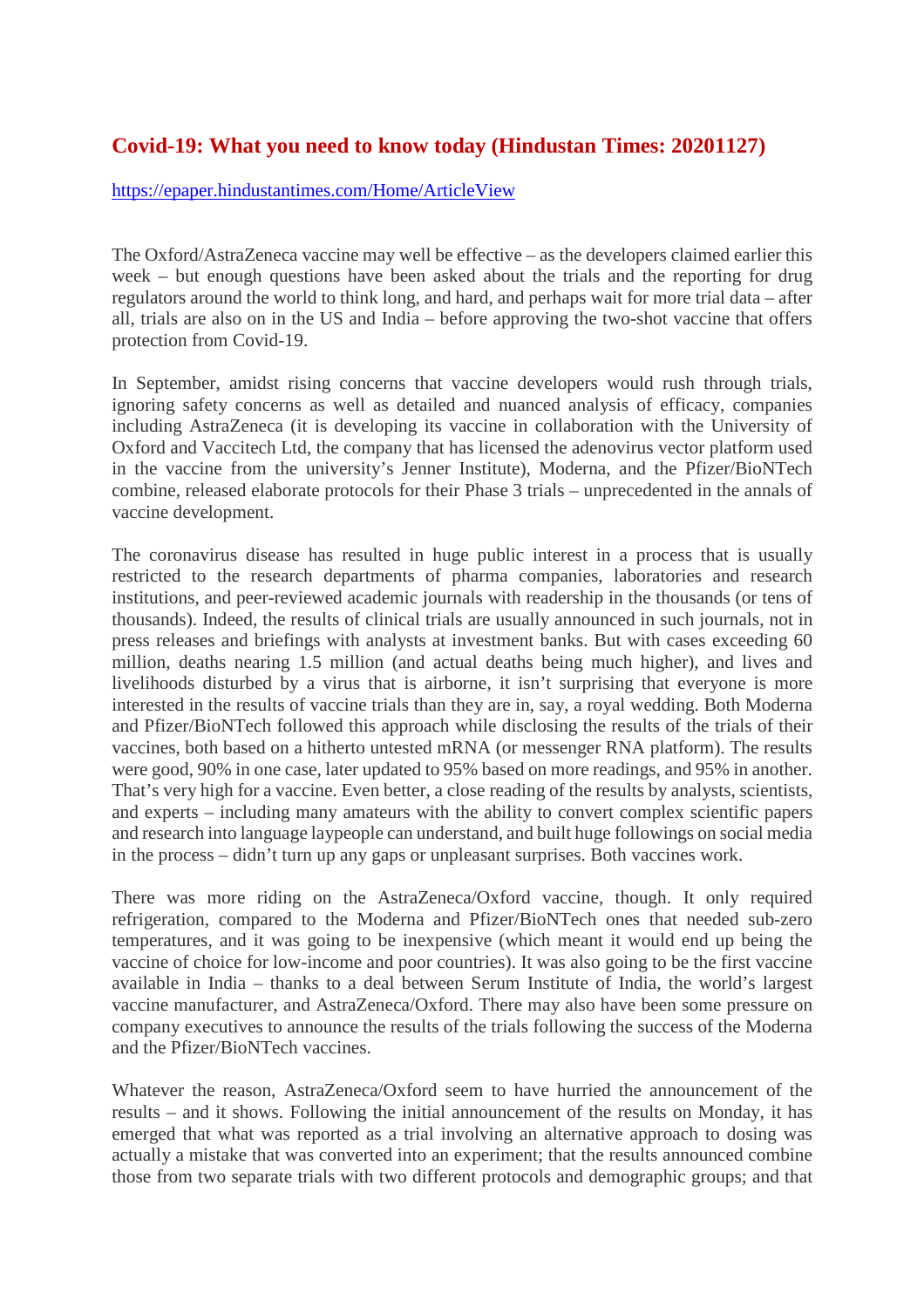the data used was from sub-groups within these groups. These are worrying lapses – and have rightly been called out by scientists, epidemiologists, and bio-statisticians. They are dodgy from the perspective of science, data, and clinical trial protocols.

This is a pity – especially because the findings were also encouraging in terms of the vaccine candidate's ability to prevent transmission (protecting infected people from developing Covid-19, and preventing transmission are two very different things) – something that is especially critical in the case of a disease that has been found to be transmitted significantly by infected people that are asymptomatic.

More trial data may substantiate the efficacy of the vaccine (some experts believe that there is a high likelihood of this), but the episode once again highlights that unlike in the case of food and fashion, there is no such thing as fast science.

PS: Late on Thursday, Bloomberg reported AstraZeneca's CEO Pascal Soriot as saying that it may conduct an additional global trial to assess the efficacy of the vaccine after some studies raised questions over its level of protection.

#### **New Cases (The Asian Age: 20201127)**

http://onlineepaper.asianage.com/articledetailpage.aspx?id=15247553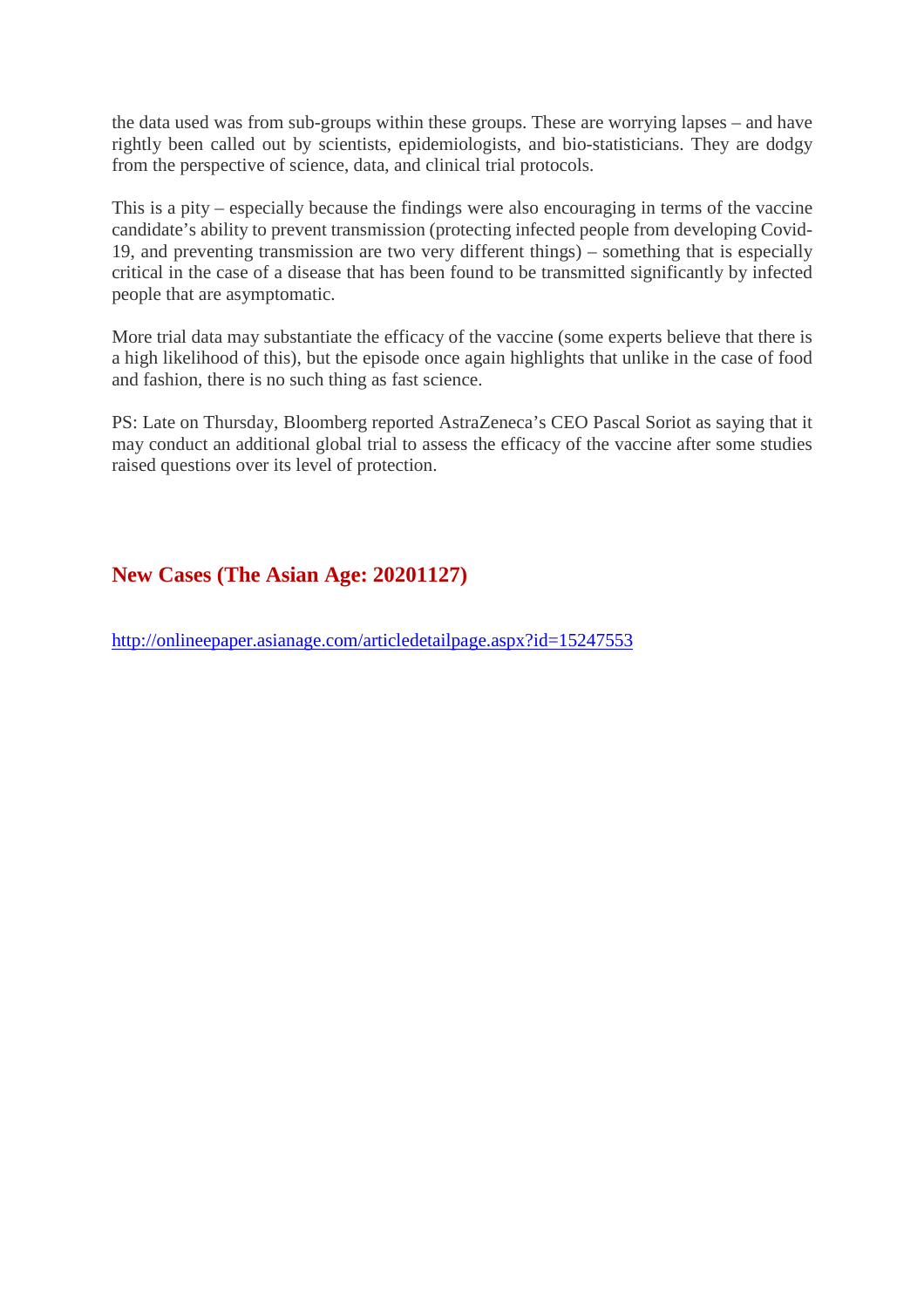# **City records 91 more Covid** deaths, 5,475 cases in a day

#### **AGE CORRESPONDENT** NEW DELHI, NOV. 26

national capital The recorded 5,475 fresh Covid cases in a day as the number of RT-PCR tests crossed the 28,000 mark, while 91 more fatalities pushed the city's death toll to 8,811 on Thursday, authorities said.

The positivity rate was 8.65 per cent. It was 8.49 per cent on Wednesday.

As many as 63,266 tests,<br>including 28,897 RT-PCR  $ones$  - the highest till date for the  $city$  - and 34,369 rapid antigen tests were conducted the previous day for the detection of Covid according to a bulletin issued by the Delhi health department on Thursday.

The city had recorded its highest single-day spike of 8,593 cases on November 11. As many as 131 Coviddeaths related were recorded on November 18, the highest till date.

According to the bulletin, the total number of

## **Delhi environment minister**

### tests +ve for coronavirus

New Delhi, Nov. 26: Delhi environment minister Gopal Rai on Thursday tested positive for coronavirus.

Mr Rai is the third minister in the Arvind Kejriwal government to have contracted the virus.

Earlier, deputy chief<br>minister Manish Sisodia minister and health Satyendar Jain had been infected with coronavirus. An official said that Mr Rai, who is also AAP's Delhi convenor, had met

coronavirus cases climbed to 5,51,262 on Thursday, of which 5,03,717 have recovered.

party workers around

The tally of active cases in Delhi was 38,734, up from 38,287 on Wednesday.

Delhi recorded 6,746 new cases on Sunday, 4,454 on Monday, 6,224 on Tuesday Diwali.

The minister had not attended the all-party meeting convened by chief minister Arvind Kejriwal to discuss the Covid situation in Delhi on November 19 as he was not feeling well. In a tweet, Mr Rai said that after initial<br>symptoms, he underwent Covid test and the report has come positive.

The environment minister has requested those who recently came in contact with him to undergo  $-PTI$ test for Covid.

and 5,246 on Wednesday.

The number of Covid containment zones in Delhi rose to 5,156 on Thursday from 4,980 on Wednesday. Of the total number of 18,252 beds in Covidhospitals, 9,143 are vacant, according to official data.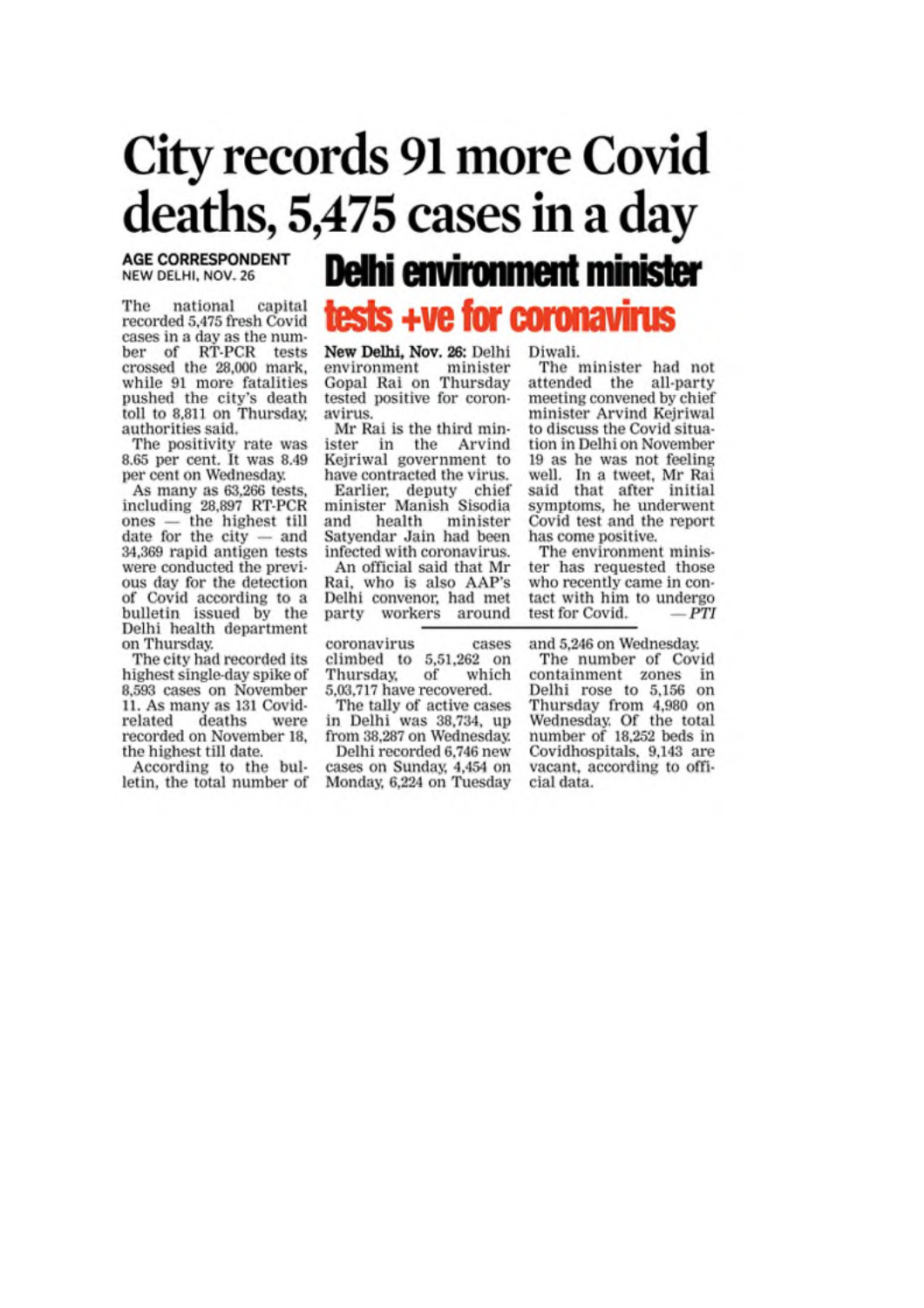#### **First 'wave' of COVID-19 vaccination**

#### **Coronavirus | First 'wave' of COVID-19 vaccination to cover 30 crore Indians (The Hindu: 20201127)**

https://www.thehindu.com/news/national/coronavirus-first-phase-of-covid-19-vaccination-tocover-30-crore-indians/article33187596.ece

A medic fills a syringe with an experimental COVID-19 vaccine to administer it to a health worker during its trials at the Gujarat Medical Education and Research Society in Ahmedabad on November 26, 2020. | Photo Credit: REUTERS

National vaccine committee, headed by Dr. V.K. Paul, has finalised a broad blueprint, says Principal Scientific Adviser K. VijayRaghavan.

About 30 crore people will be part of the first "wave" to get the COVID-19 vaccine in India. They consist of health care workers, police personnel, those above 50 and those younger with underlying illnesses that make them vulnerable, said Principal Scientific Adviser K. VijayRaghavan.

He was speaking at a meeting organised by the Science Ministry and the Confederation of Indian Industry on Thursday. Mr. VijayRaghavan said the national vaccine committee, headed by Dr. V.K. Paul, had finalised a broad blueprint.

Coronavirus | Syringe firms ready to meet demand

He said from "March to May" vaccines were likely to be available in significant numbers and would be progressively rolled out over the years using the national immunisation programme. "There are one crore health workers, frontline workers such as State and central police, armed forces, home guards, civil defence about 2 crore; priority groups above the age of 50 because you are including those with significant challenges as India has a large fraction of those with cardiovascular disease and diabetes — that's about 26 crore — and finally those below 50 with significant comorbidities, about 1 crore. So that's nearly 30 crore," Mr. VijayRaghavan said.

Prime Minister Narendra Modi on Tuesday asked State governments to set up steering committees and block-wise task forces to prepare for the distribution of COVID-19 vaccines and disbursal.

Coronavirus | AstraZeneca manufacturing error clouds vaccine study results

Vaccines will be available when they pass regulatory stages and it still wasn't clear which vaccine candidates would pass all the required criteria and by what date, Mr. Modi had said at his meeting with Chief Ministers.

"It will be a large scale enterprise looking at the size of our country and keeping in mind our experience with large immunisation campaigns, we want this to be a smooth exercise with great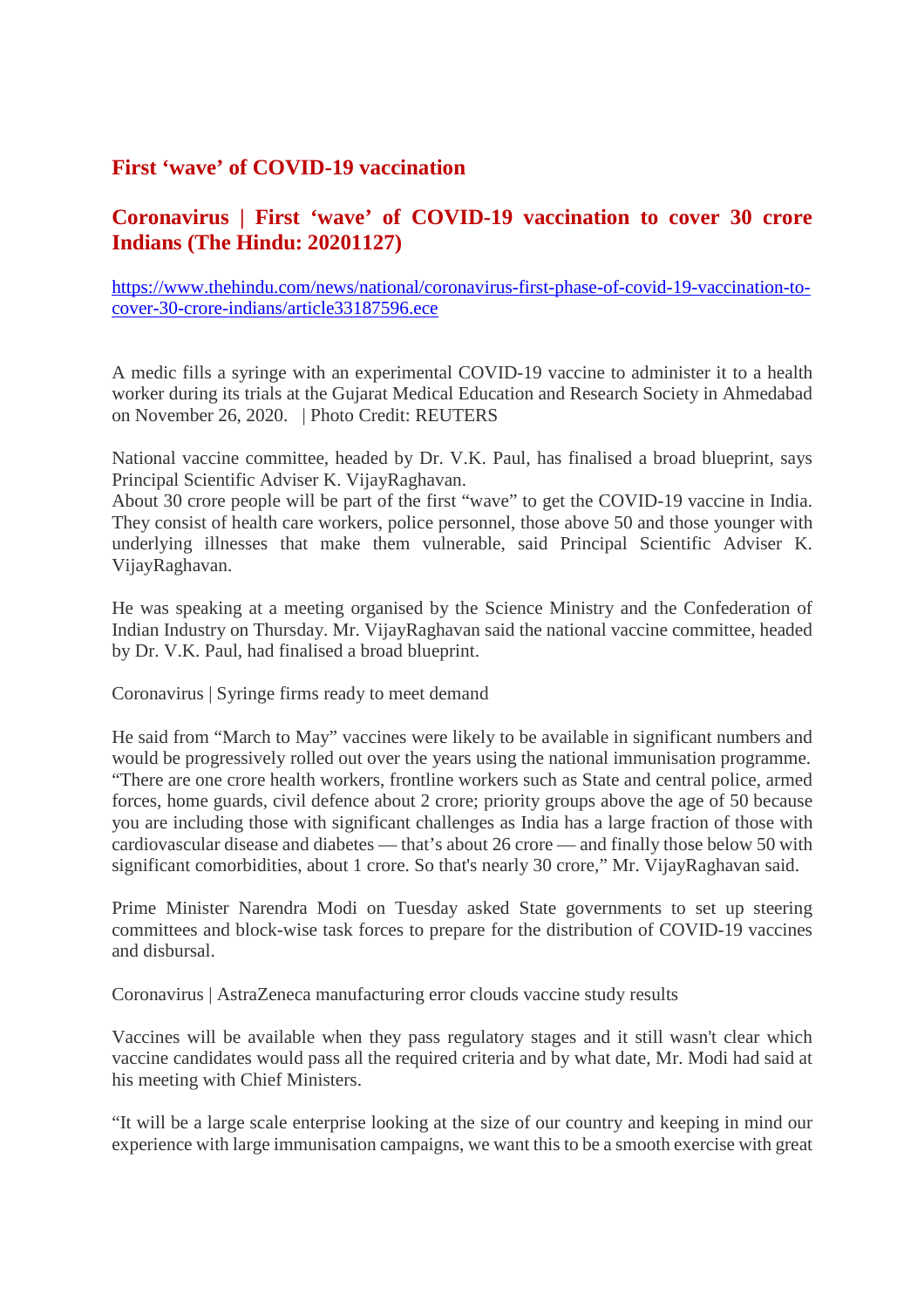co-ordination with State governments, who are the best judge of how things are to be done in particular States," he had said.

Comment | The storage tale of two vaccines

First quarter of 2021

Union Health Minister Harsh Vardhan has said a COVID-19 vaccine was likely to be available by the first quarter of 2021 and that the Centre estimates to receive and utilise 40-50 crore doses covering around 25 crore people by July next year.

There are five potential vaccines are under different phases of clinical trials in India with the Serum Institute of India conducting phase-3 trial of the Oxford-Astrazeneca COVID-19 vaccine while the indigenously developed Bharat Biotech and ICMR vaccine have already started the phase III clinical trials.

An indigenously developed vaccine by Zydus Cadila had completed phase-2 clinical trial in the country and Dr. Reddy's Laboratories would be beginning combined phase 2 and 3 clinical trials of the Russian Sputnik V vaccine in India. Biological E. Ltd has started early phase 1 and 2 human trials of its COVID-19 vaccine candidate.

#### **New gene therapy**

#### **Scientists develop new gene therapy for eye disease (New Kerla: 20201127)**

https://www.newkerala.com/news/2020/206011.htm

Scientists from Trinity College Dublin have developed a new gene therapy approach that offers promise for one day treating an eye disease that leads to a progressive loss of vision and affects thousands of people across the globe.

The study, which involved a collaboration with clinical teams in the Royal Victoria Eye and Ear Hospital and the Mater Hospital, also has implications for a much wider suite of neurological disorders associated with ageing.

The scientists published their results in leading journal, Frontiers in Neuroscience.

Dominant optic atrophy (DOA)

Characterised by degeneration of the optic nerves, DOA typically starts to cause symptoms in patients in their early adult years. These include moderate vision loss and some colour vision defects, but severity varies, symptoms can worsen over time and some people may become blind. There is currently no way to prevent or cure DOA.

A gene (OPA1) provides instructions for making a protein that is found in cells and tissues throughout the body, and which is pivotal for maintaining proper function in mitochondria, which are the energy producers in cells.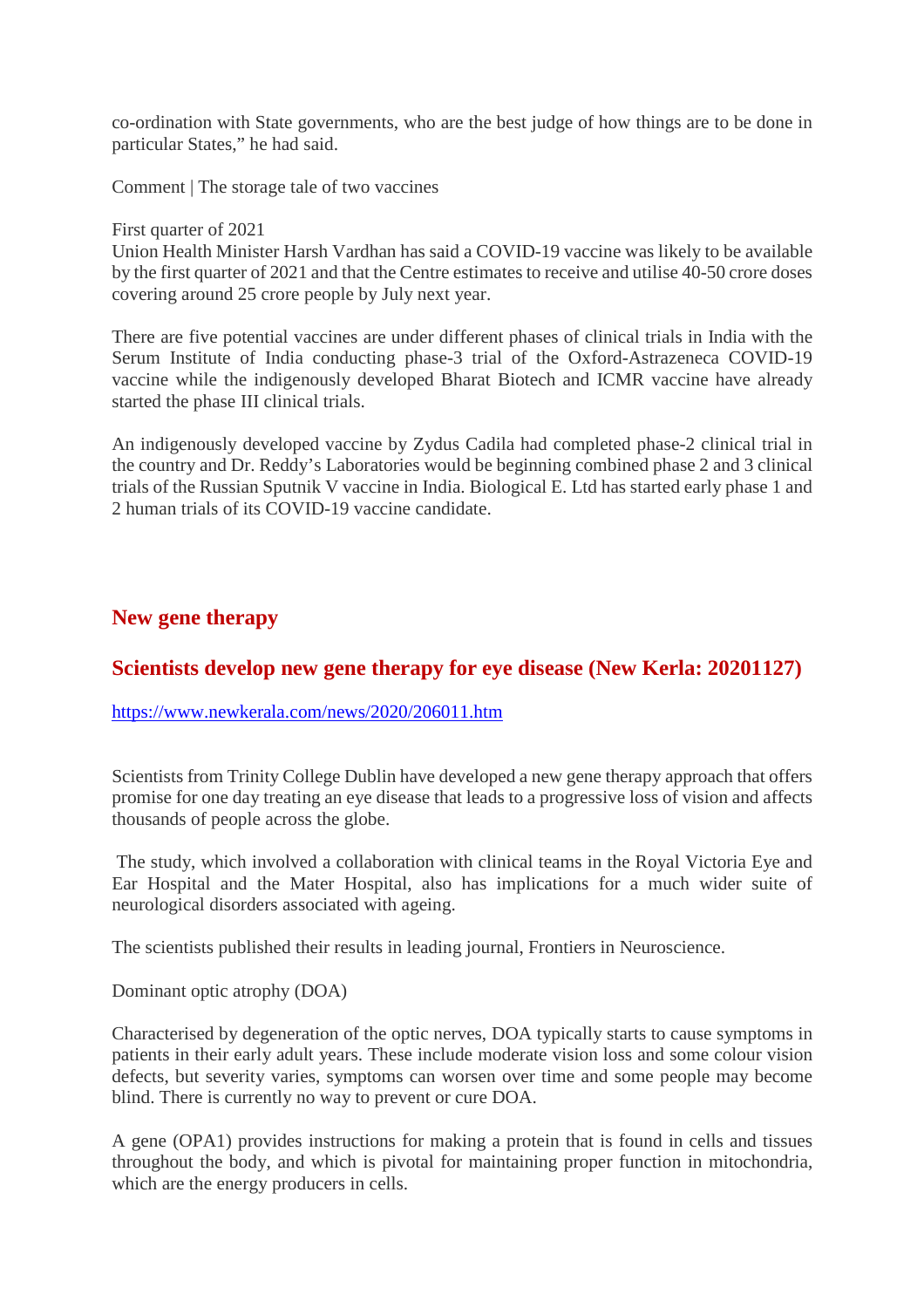Without the protein made by OPA1, mitochondrial function is sub-optimal and the mitochondrial network which in healthy cells is well interconnected is highly disrupted.

For those living with DOA, it is mutations in OPA1 and the dysfunctional mitochondria that are responsible for the onset and progression of the disorder.

The new gene therapy

The scientists, led by Dr Daniel Maloney and Professor Jane Farrar from Trinity's School of Genetics and Microbiology, have developed a new gene therapy, which successfully protected the visual function of mice who were treated with a chemical targeting the mitochondria and were consequently living with dysfunctional mitochondria.

The scientists also found that their gene therapy improved mitochondrial performance in human cells that contained mutations in the OPA1 gene, offering hope that it may be effective in people.

#### Dr Maloney, Research Fellow, said

"We used a clever lab technique that allows scientists to provide a specific gene to cells that need it using specially engineered non-harmful viruses. This allowed us to directly alter the functioning of the mitochondria in the cells we treated, boosting their ability to produce energy which in turn helps protects them from cell damage.

"Excitingly, our results demonstrate that this OPA1-based gene therapy can potentially provide benefit for diseases like DOA, which are due to OPA1 mutations, and also possibly for a wider array of diseases involving mitochondrial dysfunction."

Importantly, mitochondrial dysfunction causes problems in a suite of other neurological disorders such as Alzheimer's and Parkinson's disease. The impacts gradually build up over time, which is why many may associate such disorders with ageing.

#### Professor Farrar, Research Professor, added

"We are very excited by the prospect of this new gene therapy strategy, although it is important to highlight that there is still a long journey to complete from a research and development perspective before this therapeutic approach may one day be available as a treatment.

"OPA1 mutations are involved in DOA and so this OPA1-based therapeutic approach is relevant to DOA. However mitochondrial dysfunction is implicated in many neurological disorders that collectively affect millions of people worldwide. We think there is great potential for this type of therapeutic strategy targeting mitochondrial dysfunction to provide benefit and thereby make a major societal impact. Having worked together with patients over many years who live with visual and neurological disorders it would be a privilege to play a role in a treatment that may one day help many."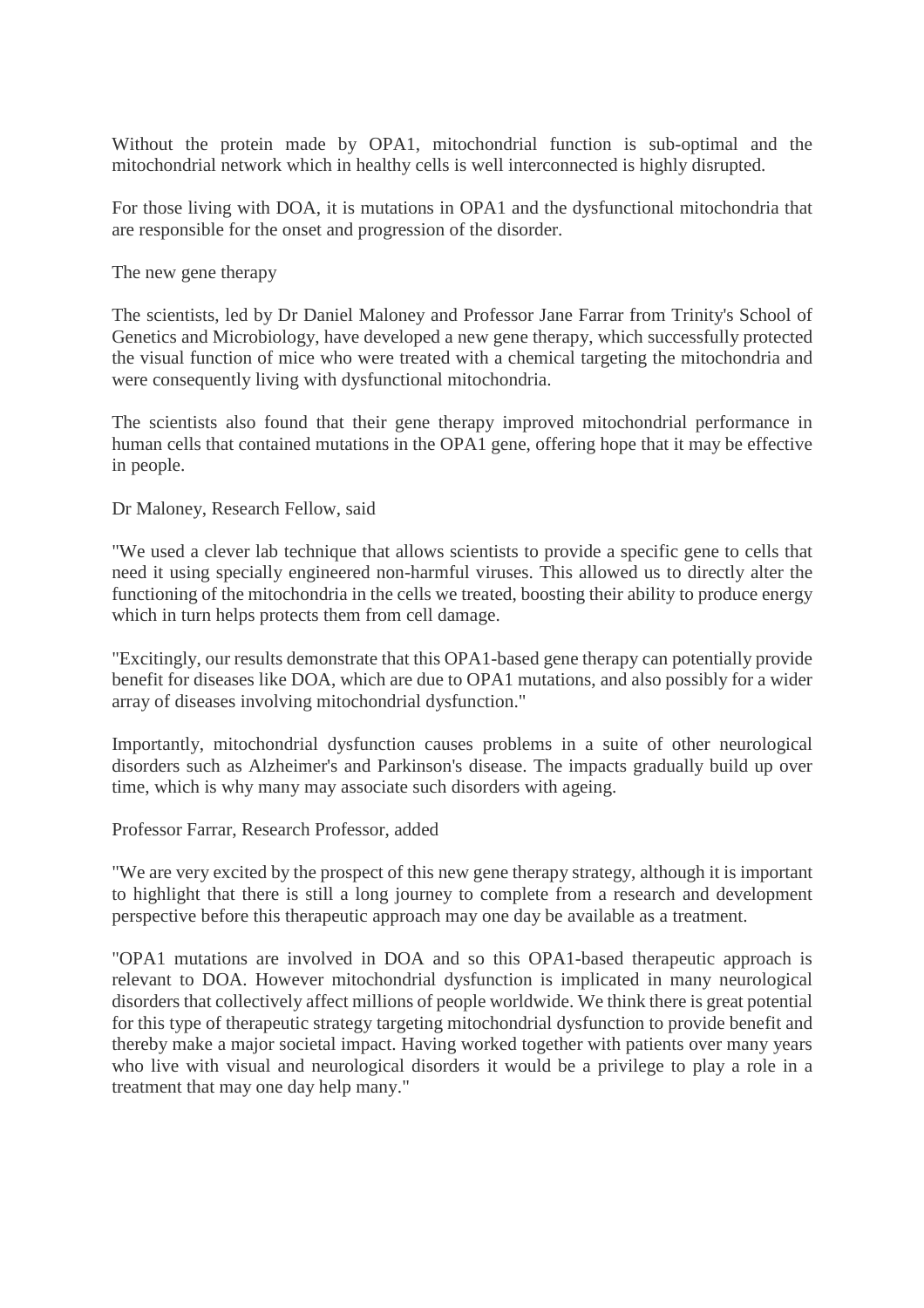#### **Coronaviruses**

#### **Coronaviruses related to pandemic virus found in lab freezers: Study (New Kerla: 20201127)**

https://www.newkerala.com/news/2020/205819.htm

Researchers have found coronaviruses closely related to SARS-CoV-2, the virus responsible for the Covid-19 pandemic, in bats stored in laboratory freezers in Cambodia and Japan, according to a study published in the journal Nature.

The virus in Cambodia was discovered in two Shamel's horseshoe bats stored in a freezer, which were captured in the north of the country in 2010.

Meanwhile, a team in Japan found another closely related coronavirus in frozen bat droppings, the study showed.

"The viruses are the first known relatives of SARS-CoV-2 to be found outside China," said the study, noting that the new findings support the World Health Organisation's search across Asia to investigate the animal origin of the COVID-19 pandemic.

But whether the new coronavirus SARS-CoV-2 passed directly from bats to people or through an intermediate host still remains unknown, reports Xinhua news agency.

"Both discoveries are exciting because they confirm that viruses closely related to SARS-CoV-2 are relatively common in Rhinolophus bats, and even in bats found outside China," Alice Latinne, an evolutionary biologist at the Wildlife Conservation Society Vietnam in Hanoi, who has seen some of the Cambodian team's analysis, was quoted as saying.

Aaron Irving, an infectious-diseases researcher at Zhejiang University in China's Hangzhou, who also plans to test stored samples of bats and other mammals, said the findings suggest that other "as-yet undiscovered SARS-CoV-2 relatives" could be stored in lab freezers, it added.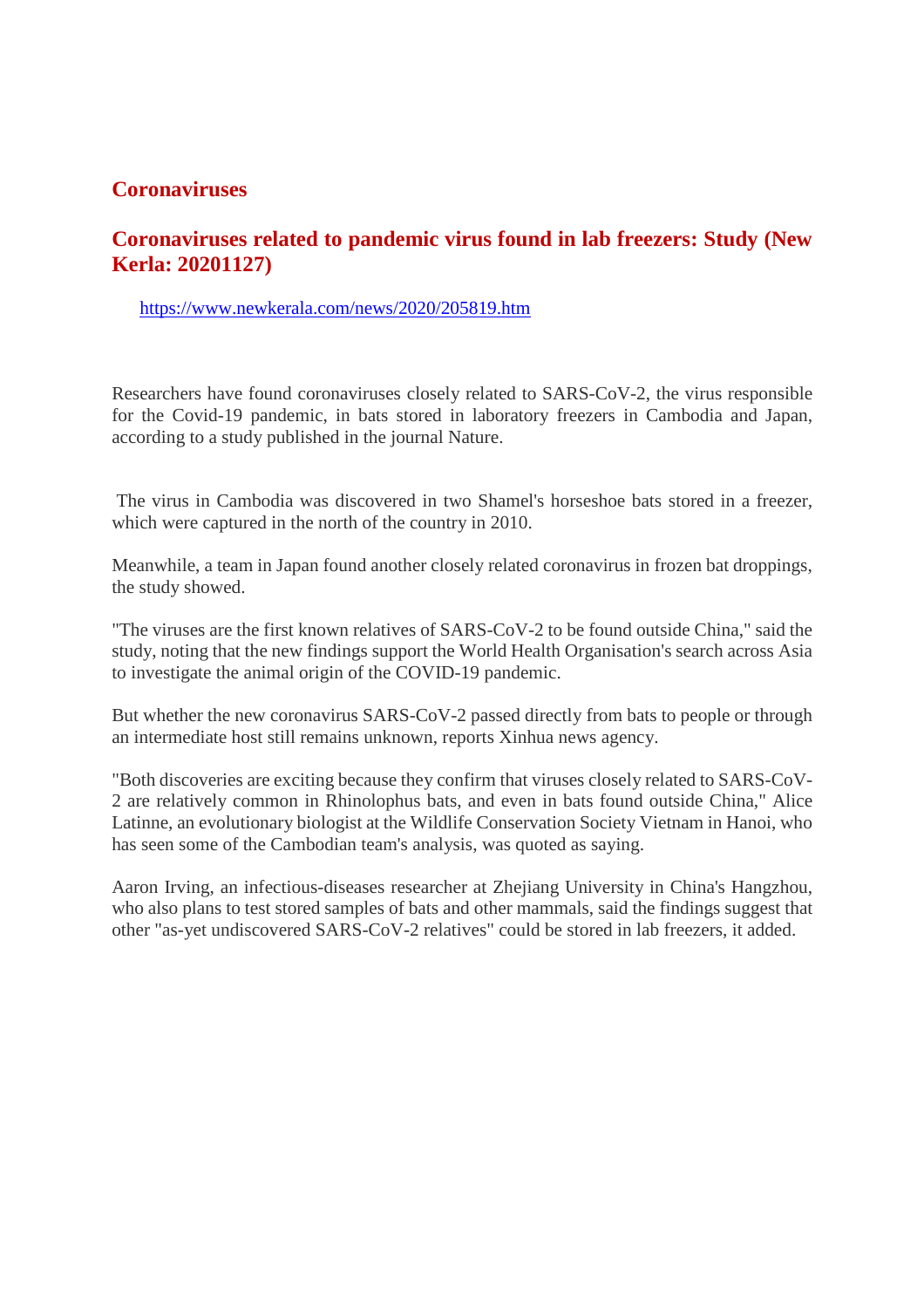#### **Pneumonia vaccine**

#### **Pneumonia vaccine may reduce impact of Covid-19: Study (New Kerla: 20201127)**

Pneumonia vaccines can potentially reduce the impact of viruses such as Covid-19, said researchers, adding that it has reduced illness and death in patients with pneumonia, serious lung conditions and rotavirus, a common disease which causes severe diarrhoea and vomiting.

The University of Melbourne-led research team, which worked with the Fiji Ministry of Health and Medical Services, said the results underline the importance of vaccines and how they can potentially reduce the impact of viruses such as Covid-19.

Published in the journal 'Lancet Regional Health - Western Pacific', the first study looked at Fiji's national rotavirus vaccine programme five years after it became the first independent Pacific island country to introduce the vaccine in 2012.

According to the researchers, rotavirus is severely contagious and the most common cause of diarrhoeal disease among infants and young children. It can even cause death in extreme cases.

After taking the vaccine, morbidity and mortality due to rotavirus and all-cause diarrhoea in Fiji fell in those aged two months to 55 years. Rotavirus diarrhoea admissions at the largest hospital among children aged under five fell by 87 per cent.

These reductions were most likely due to the vaccine as rotavirus diarrhoeal outbreaks remained blunted for the five years after vaccine introduction.

At the same time, in 2012, the Fiji government introduced a routine infant immunisation schedule for ten-valent pneumococcal conjugate (PCV10) vaccine using three primary doses and no booster dose.

Published in 'The Lancet Global Health', this second study looked at hospital admission rates for children with pneumonia at three Fiji public tertiary hospitals.

Five years after the vaccine was introduced, hospital admissions for all-cause pneumonia had fallen for children aged 24-59 months. Mortality was down by 39 per cent among children aged two to 24 months who were admitted to hospitals with all-case pneumonia, bronchiolitis and asthma.

The study showed the effect of PCV10 vaccine and supported its introduction for children in other low and middle-income countries in that region.

"These results provide supportive evidence of the probable benefits of PCV10 in reducing pneumonia in children in Fiji," said study lead researcher Fiona Russell from the Murdoch Children's Research Institute and the University of Melbourne.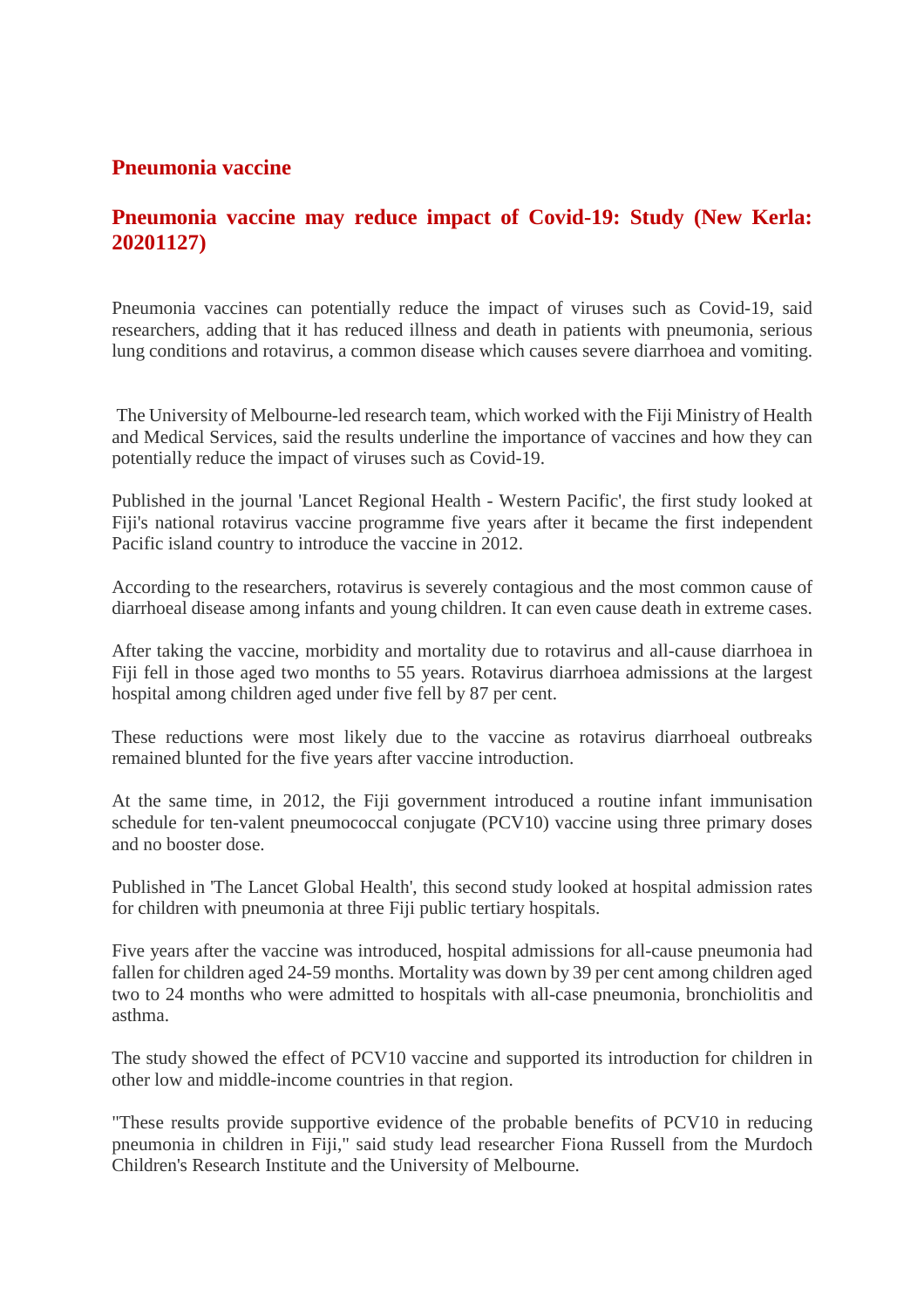#### **Enhance chronic pain treatments**

#### **New study to enhance chronic pain treatments (New Kerla: 20201127)**

https://www.newkerala.com/news/2020/205374.htm

Researchers at Kyushu University's Graduate School of Pharmaceutical Sciences have discovered a unique population of spinal cord astrocytes with a role in producing pain hypersensitivity to strengthen the effect of chronic pain treatments.

According to a study using mouse model by Kyushu University, researchers revealed the identification of a unique population of astrocytes in the dorsal horn of the spinal cord of mice that produces pain hypersensitivity when activated by neurons carrying signals down from the brain which indicate the role of descending neurons in controlling spinal pain transmission, not limited to suppression; suggesting this group of astrocytes as a new target to enhance the effect of chronic pain treatments.

The researcher's state that an assortment of non-neuronal cells first discovered in the midnineteenth century also plays a wide variety of important roles.

The glial cells named after the Greek word 'glue' are now known to be the critical elements for regulating neuronal development and function in the central nervous system.

According to researchers, a detailed understanding of the groupings of astrocytes with distinct properties is yet to be done to understand the different types of glial cells and their roles.

Makoto Tsuda, professor at Kyushu University's Graduate School of Pharmaceutical Sciences and his team have discovered a unique population of spinal cord astrocytes with a role in producing pain hypersensitivity. "The discovery of this new population of astrocytes reveals a new role of descending LC-NAergic neurons in facilitating spinal pain transmission," explains Tsuda.

According to the study, the astrocytes found near the back of the spinal cord are in a region known to carry general sensory information such as pressure, pain, and heat from around the body to the brain.

With the use of mouse model, the researchers showed that stimulating noradrenergic (NAergic) neurons carry signals from the locus coeruleus (LC) in the brain down to the spinal dorsal horn and activates the astrocytes which result in pain hypersensitivity.

Considering these findings, the results conclude descending LC-NAergic neurons can help suppress pain transmission in the spinal dorsal horn and may enhance the effect of drugs for chronic pain.

According to the study, for the initial test, the researchers genetically engineered mice in which the response of astrocytes to noradrenaline was selectively inhibited. This gave them the final results of using duloxetine, an analgesic drug to increase levels of noradrenaline in the spinal cord by preventing uptake by descending LC-NAergic neurons.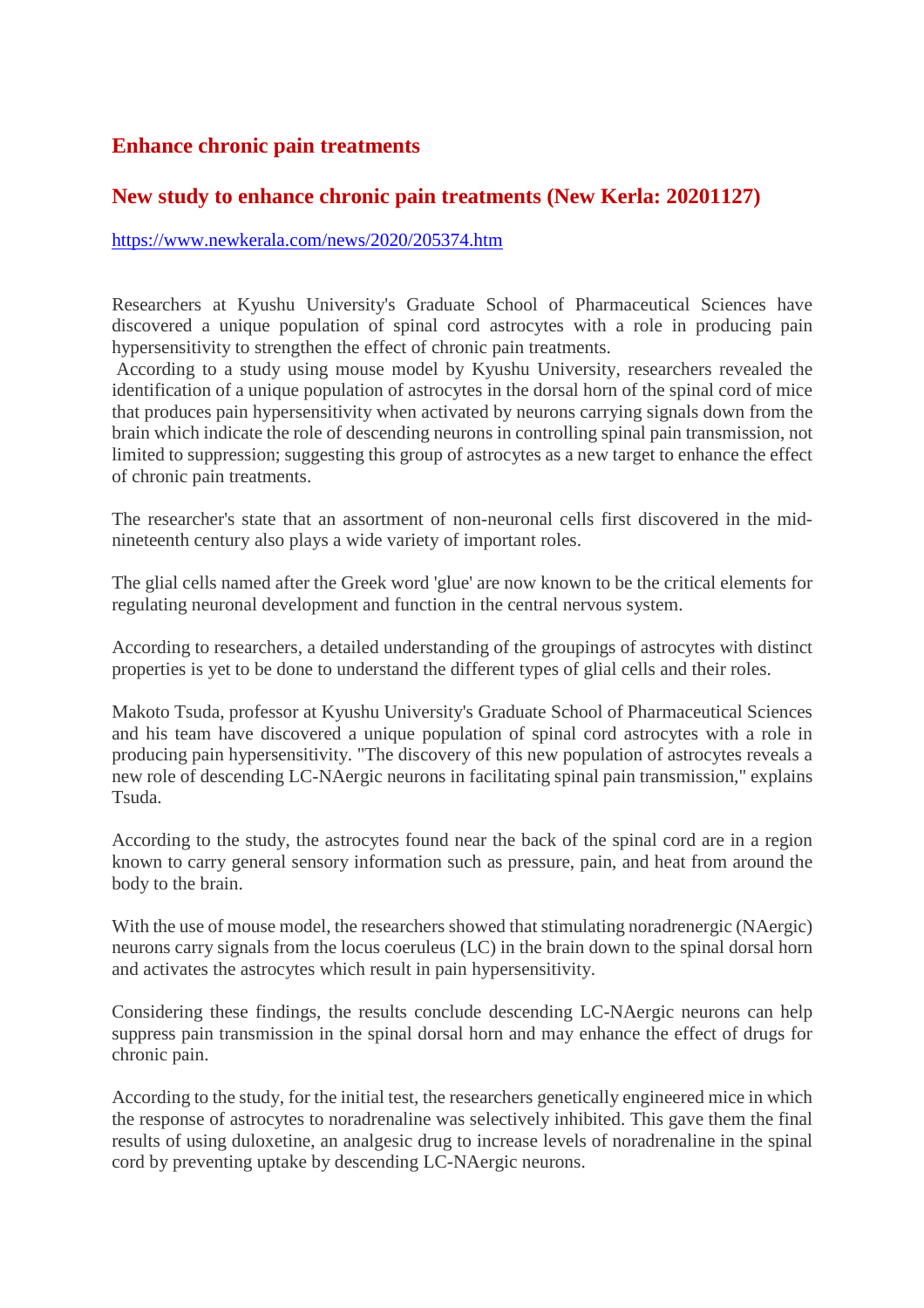"Although we still need more studies with different drugs, this astrocyte population appears to be a very promising target for enhancing the therapeutic potential of drugs for chronic pain," says Tsuda.

#### **Genetic variations**

#### **Genetic variations linked to COVID-19 disease severity: Study (New Kerla: 20201127)**

#### https://www.newkerala.com/news/2020/205327.htm

November 26: With Coronavirus being the most experimented field from past few months', a new study led by Beth Israel Deaconess Medical Center (BIDMC) sheds light on the genetic risk factors that make individuals more or less susceptible to severe COVID-19.

Thousands of people test positive for the virus each day, and the reason behind people experiencing mild to no symptoms while others becoming critically ill is still under the shadow of a doubt. According to a new study published in the New England Journal of Medicine (NEJM), research led by Robert E. Gerszten, MD, Chief of the Division of Cardiovascular Medicine at BIDMC irradiate the key process of COVID-19 which can open new possibilities for the treatment of this disease.

Gerszten, Professor of Medicine at Harvard Medical School shared that different patients effected by COVID-19 display different symptoms and different degrees of severity, "Preexisting conditions, particularly cardiovascular and metabolic disease, are risk factors for disease severity and outcomes, the underlying reasons that some people develop the lifethreatening disease while others remain asymptomatic are not well understood."

Findings published in the NEJM describes the link of COVID-19 outcomes to variations in two regions of the human genome on the basis of genetic evidence from patients in China, Europe and the United States. But, to find about the difference occurring due to the disease, scientists need to understand the role of the proteins carried by the genome in the context of disease.

The database generated by Gerszten and colleagues of all the proteins and metabolites associated with various regions of the human genome found one genomic "hot spot" to be associated with COVID-19 disease severity. This drove the researchers' one step forward to realize that the same region was linked to a protein, recently been implicated in the process of SARS-CoV-2 virus infecting human cells.

"We determined that the protein most highly expressed by that region turned out to be a coreceptor for the virus that causes COVID-19. The so-called antibody cocktails currently available mostly target the spike proteins on the virus. In turn, our work identifies which proteins in the human body that SARS-CoV-2 and other viruses latch on to," Gerszten said.

According to the report, the second region was linked to a poorly understood protein that appears to play a role in attracting immune cells called lymphocytes to sites of infection. The study also suggests that these genetic variants and proteins may vary across races. On the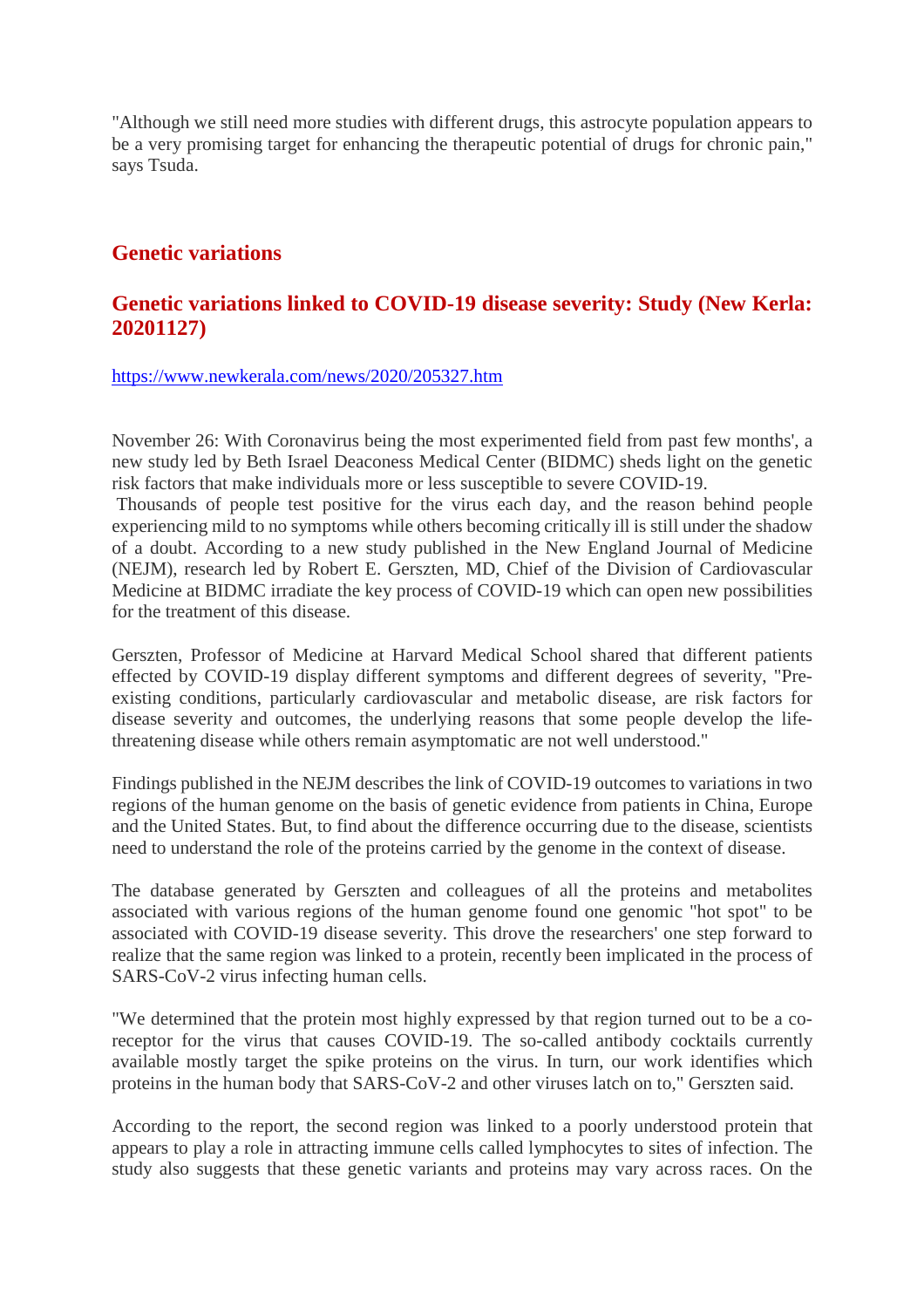whole, these findings are important contributions to science to understand the mysteries of COVID-19.

#### **Infection (Hindustan: 20201127)**

https://epaper.livehindustan.com/imageview\_476303\_129653422\_4\_1\_27-11-  $2020\,5\,$ i 1\_sf.html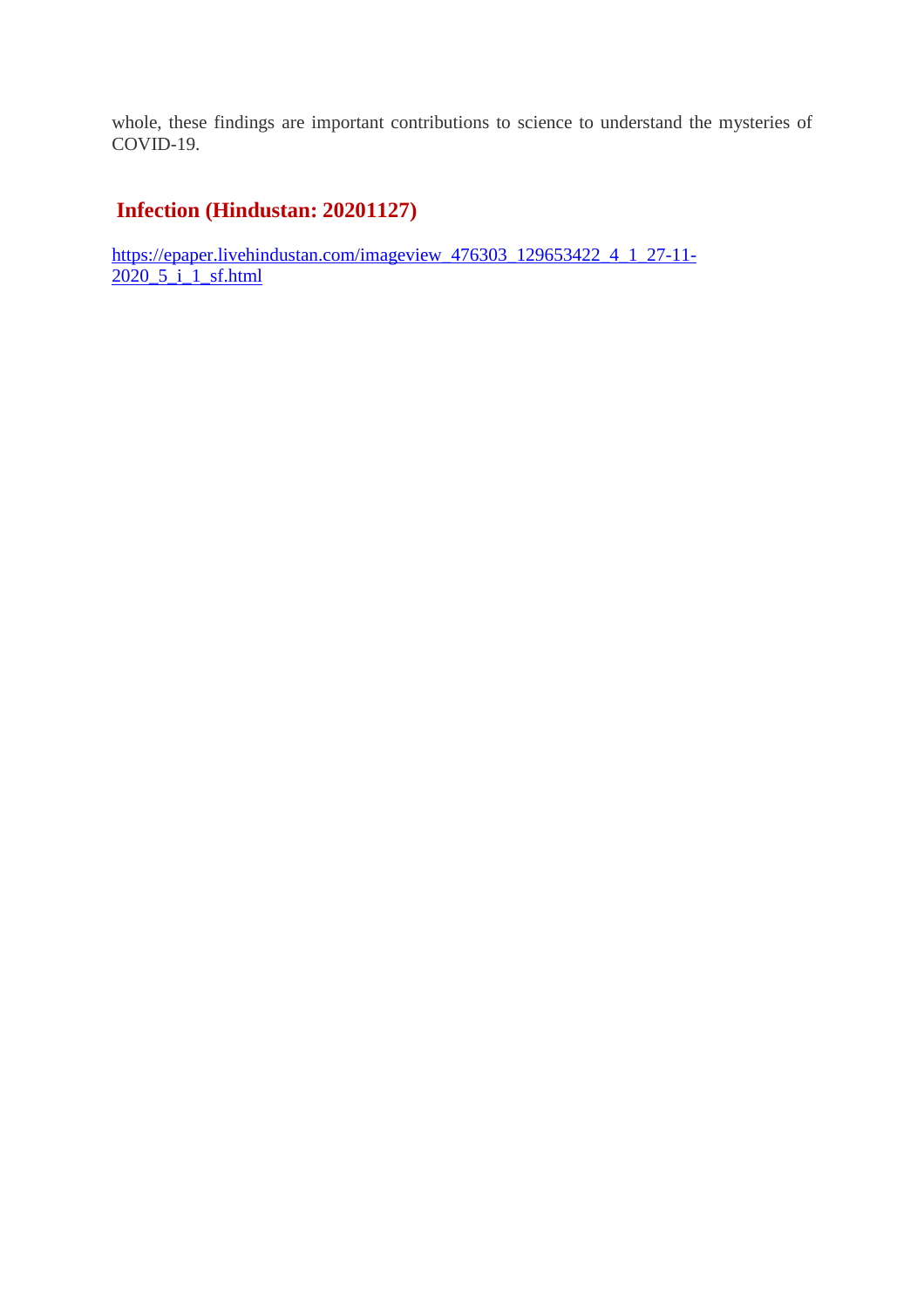# महामारी की संक्रमण दर ४० फीसदी तक घटी : जैन

नई दिल्ली | वरिष्ठ संवाददाता

दिल्ली में कोरोना से संक्रमण दर में तेजी से सुधार हो रहा है। पिछले 20 दिनों की तुलना में संक्रमण दर 40 फीसदी तक घट गई। दिल्ली के स्वास्थ्य मंत्री सत्येंद्र जैन ने कहा कि 7 नवंबर को दिल्ली में कोरोना का संक्रमण दर 15.26 फीसदी था जो बुधवार को घटकर 8.49 फीसदी के करीब आ गई है।

उन्होंने कहा कि मुख्यमंत्री अरविंद केजरीवाल ने बुधवार को हुई बैठक में कौराना से मौत पर चिंता जाहिर करते हुए इसमें कमी लाने का निर्देश दिया है। वहीं स्कूल खोलने के संबंध में उन्होंने कहा कि दिल्ली में जब तक स्थिति बेहतर नहीं हो जाती तब तक स्कूल नहीं खुलेंगे। स्कूलों को खोलने से पहले स्थिति देखी जाएगी. जब लगेगा कि



• सत्येंद्र जैन, स्वास्थ्य मंत्री दिल्ली। नहीं मिल रही समय पर रिपोर्ट दिल्ली में एक लाख टेस्ट करने के संबंध में एक सवाल पर सत्येंद्र जैन ने कहा कि आरटीपीसीआर की रिपोर्ट समय पर नहीं मिल रही है । कई रिपोर्ट के लिए दो से तीन दिन तक लग रहे हैं। उन्होंने कहा, अभी 35 हजार के करीब आरटीपीसीआर टेस्ट किए जा रहे हैं और उनकी रिपोर्ट देरी से मिल रही है।

स्कूल खोल सकते हैं और स्थिति बेहतर है तभी इसपर फैसला लिया जाएगा।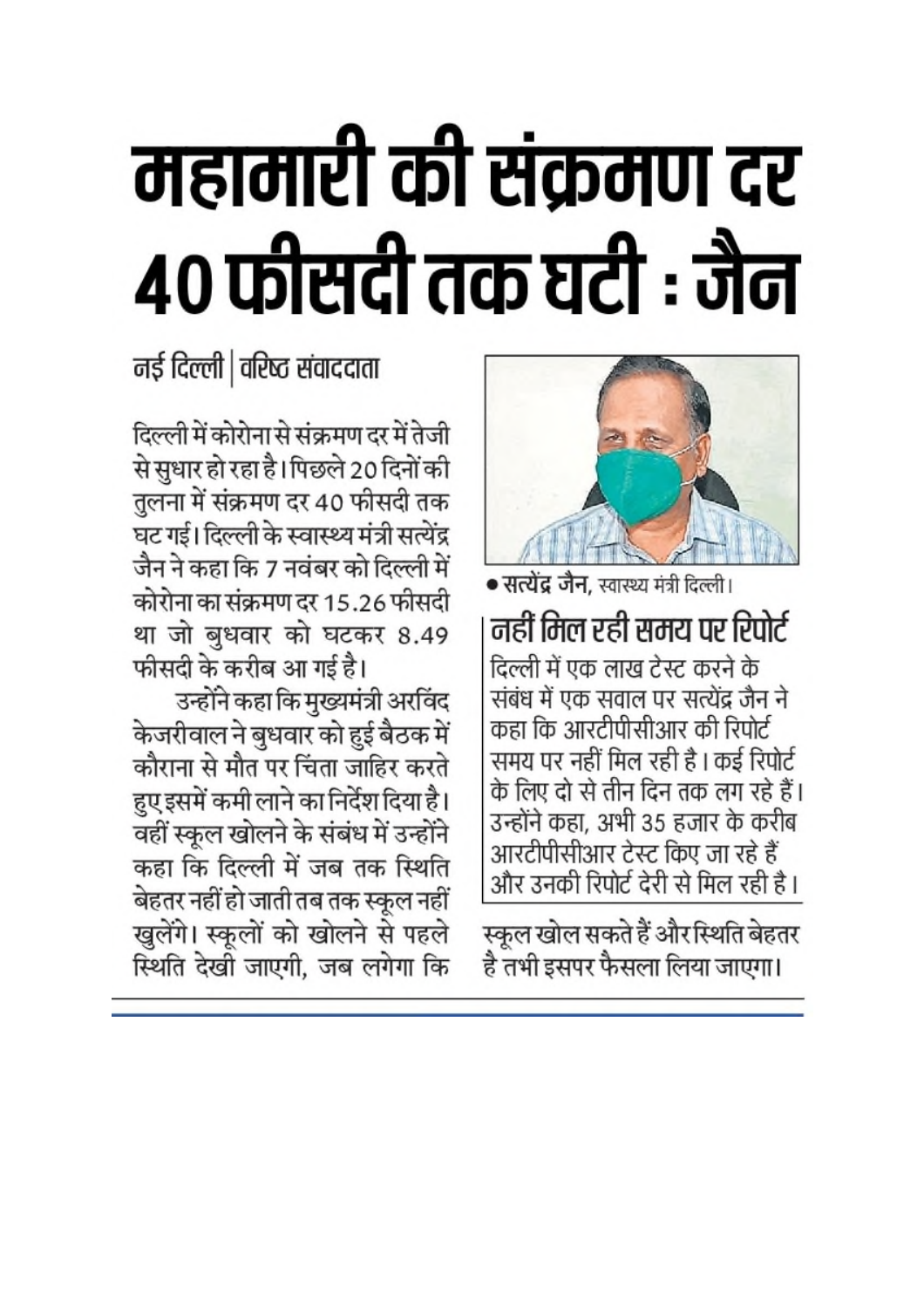#### **Coronavirus (Hindustan: 20201127)**

https://epaper.livehindustan.com/imageview 476303 129647794 4 1 27-11-2020 5 i 1 sf.html

# कोरोना के 5475 नए केस मिले ४९३७ ने वायरस को मात दी

नई दिल्ली | वरिष्ठ संवाददाता

दिल्ली में गुरुवार को भी पांच हजार से ज्यादा कोरोना संक्रमित मिले है। गुरुवार को स्वास्थ्य विभाग द्वारा जारी आंकड़ों के अनुसार पिछले 24 घंटों में 63266 लोगों की कोरोना जांच की गई थी। जिसमें से 5475 लोग कोरोना संक्रमित पाए गए। जबकि पिछले 24 घंटों में संक्रमण के चलते 91 लोगों ने अपनी जान गवांई है।

हालांकि यह आंकडा कई दिनों बाद कम हुआ है। लेकिन राहत की बात यह रही है कि 4937 लोग संक्रमण को मात देकर अपने घर लौटे हैं। जिन्हें अस्पताल और कोरोना केयर सेंटरों से घर भेजा गया है। ऐसे में अब दिल्ली में

## 17213 बिस्तर खाली हैं

दिल्ली सरकार के विभिन्न अस्पतालों और कोरोना केयर व हेल्थ सेंटरों में कुल 27031 बिस्तर हैं. जिसमें से 17213 बिस्तर खाली हैं।

38734 एक्टिव केस है। इसमें 23479 लोग घरों में अपना उपचार कर रहे हैं। स्वास्थ्य विभाग के अनुसार दिल्ली में अभी कोरोना के 551262 मामले सामने आ चुके हैं और 503717 लोग संक्रमण को मात दे चुके हैं। मृतकों की संख्या 8811 पहुंच चुकी है। फिलहाल दिल्ली में 6039703 लोगों की कोरोना जांच की जा चुकी है। पिछले 24 घंटे में आरटीपीसीआर 28897 और एंटीजन जांच 34369 की गई है।